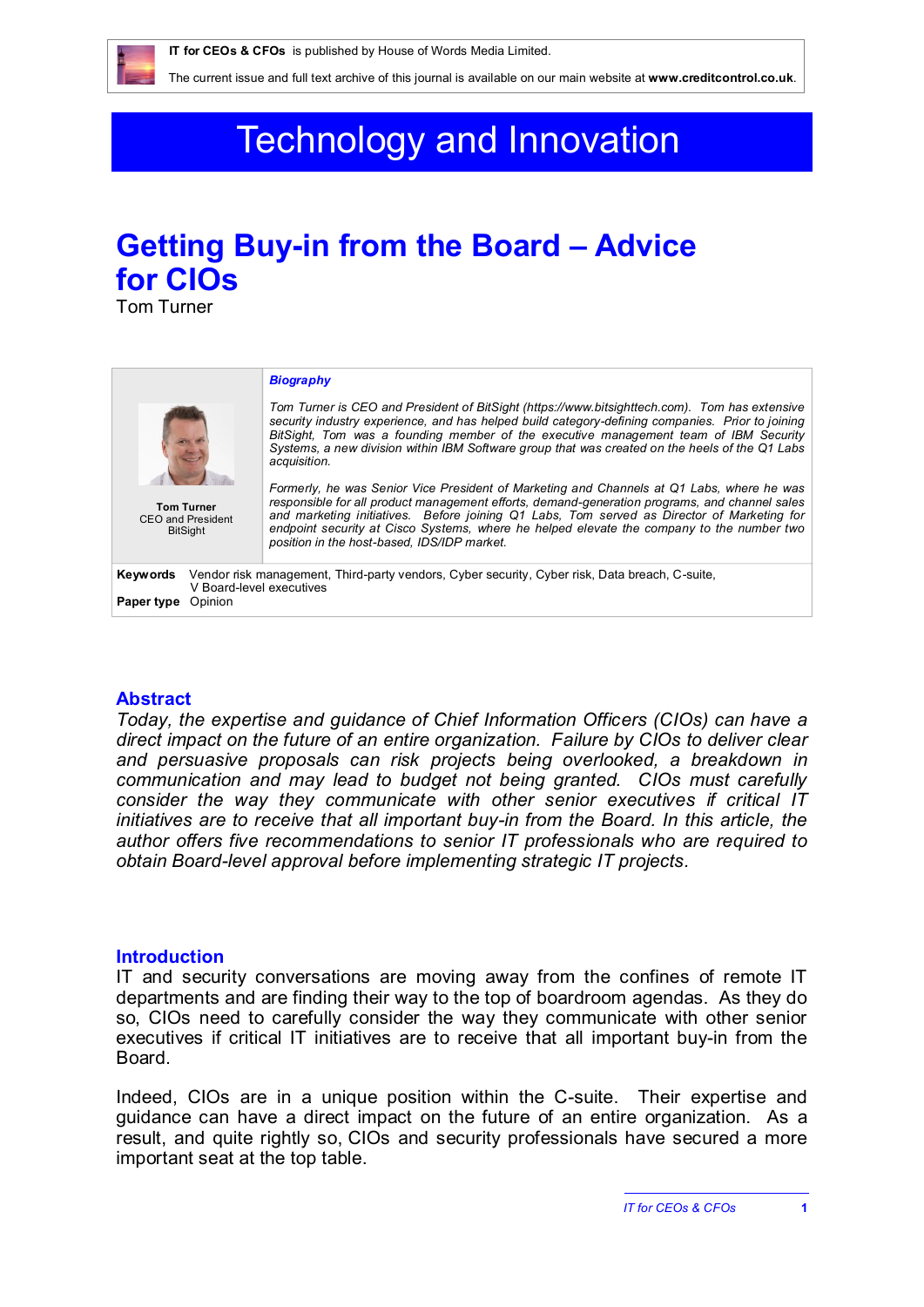

The current issue and full text archive of this journal is available on our main website at **www.creditcontrol.co.uk**.

*Technology and Innovation*

However, despite the fundamental importance of IT, many organizations continue to treat it separate from the rest of the business. One reason might be due to the difficulty other departments have in understanding the complexity of many IT functions. Nonetheless, failure by CIOs to deliver clear and persuasive proposals can risk projects being overlooked, a breakdown in communication and may ultimately lead to budget not being granted.

So here are my five recommendations for senior IT professionals when talking to the Board

# 1. **Keep it short, sweet and salient**

An idea is only as good as your ability to communicate it. Keep it short and to the point. Include only the salient facts. If, for example, you're trying to illustrate potential risks to the business, then an objective measurement, for example, the use of security ratings<sup>1</sup>, may help contextualize your case.

## 2. **Know your audience and speak their language**

It is a good idea to consider all your arguments from the perspective of the executives in the room; don't assume everyone has the same vision as you. For example, a CFO may be interested in driving organic growth, while a COO is more concerned with improving efficiency targets. If you can help others meet their objectives and minimize risks, you will secure more support than if you talk generalities.

A polished presentation should appeal to everyone in the room. Avoid talking in detail about technical features and focus on the wider benefits for the company. As soon as you mention the intricacies of cloud-based unified communications platforms or the workings of border gateway protocols, you risk losing your audience.

Consider how your proposal may impact others within the business and try to anticipate potential challenges. For example, will employees require additional training? How will new infrastructure impact the roles and responsibilities of staff? Will large capital investments require a reallocation of funds away from a major marketing effort? These externalities will be a driving force behind any eventual rejection of your proposal. Frame the value your plan brings to the company through a lens that is aligned with both the IT department's goals and those of other departments. In other words, speak the language of your audience.

# 3. **Impact assessment**

If your plan has unintended negative consequences on operations beyond the scope of what you considered, there's a sure chance it will meet with disapproval from senior executives. It's essential to evaluate how even minor changes may impact an organization, particularly if there's a risk to customer service level agreements.

Focus on the positives. Not every unintended consequence of your initiative will be negative. For example, if you are tasked with implementing an